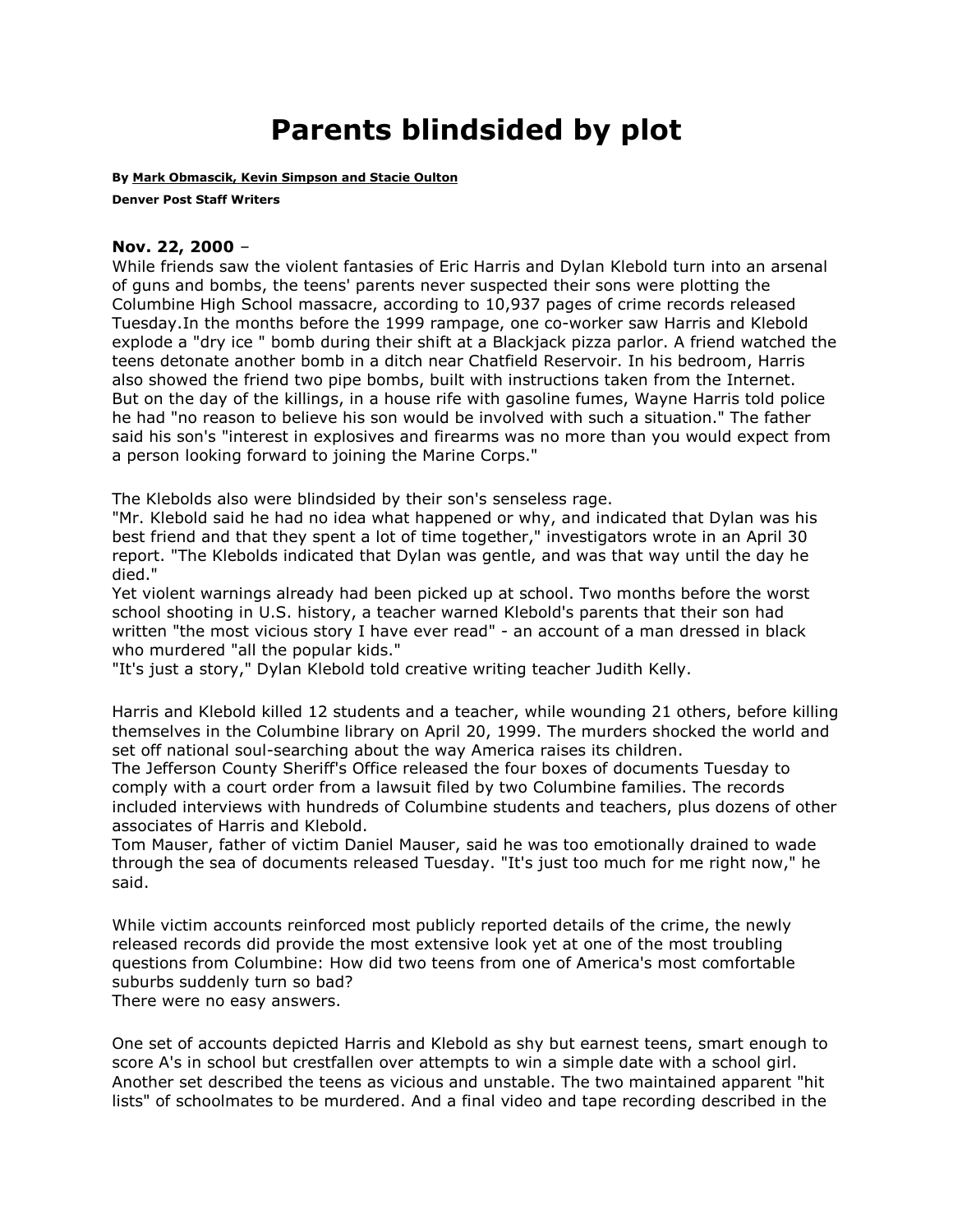bluntest terms how they planned to destroy the school they so despised, a place where the dominant jock culture reduced them to "the bottom of the food chain." "People will die because of me. It will be a day that will be remembered forever," said Harris in a microcassette found by police in the kitchen of his home.

Wayne Harris framed his son's life with a few positive developments. Eric had been in touch with Marine Corps recruiters, anticipating a new life after graduation. The military ultimately rejected Harris due to his use of the antidepressant Luvox, and some speculated that rejection fueled the shootings.

But the news never was relayed to Harris, according to an interview with his recruiter. Meanwhile, Wayne Harris said, his son looked forward to graduation, had earned two A's, two B's and a C on his last report card, and was "gainfully employed" at Blackjack Pizza. Later, when police began searching the Harris house, they found graduation announcements on the dining room table, and a list of people to whom they would be sent. But they also found a handwritten note, lying on the kitchen table, detailing what appeared to be an "itinerary" for the rampage at the high school.

In Harris' bedroom, police found a shotgun, shells and a bomb. And on a table by his bed, they found what appeared to be a time line for the massacre and the number of people he intended to kill.

Also discovered in the search was the "Anarchist's Cookbook," containing recipes for explosives, and a planning book he called "The Writings of God," including a section called "The Class of '98 That Should Have Died." If Harris' parents couldn't see far beyond the veneer of normalcy, the teen's buddies certainly could.

Nate Dykeman, a close friend of both Harris and Klebold, said he knew the two had been experimenting with explosives for more than a year. In fact, Dykeman said he helped Harris remove and store powder from fireworks in a coffee can.

Dykeman told police he saw several small bombs "sitting out in the open in his bedroom." He added that Harris once took him into the basement and knocked on a hollow area inside a window well - a hiding place, Harris told him, for the bombs he kept hidden because he'd just gotten into a juvenile diversion program to atone for his burglary of a van.

In yet another tour of the Harris home, Eric took Dykeman into his parents' bedroom closet to show him a pipe bomb his father had confiscated. Eric told him his father had put it there because he didn't know what to do with it.

Another friend, Zach Heckler, said Harris told him his father eventually ignited the pipe bomb, because he couldn't disarm or bury it. In earlier court action, Wayne Harris denied that happened.

Dykeman also told authorities he once saw Klebold slip several \$20 bills to Blackjack coworker Phil Duran, and thought at first that he'd witnessed a drug transaction. But Klebold later told Dykeman that the money had bought a shotgun, and that Duran had earlier sold him a semiautomatic pistol.

The records also offered many examples refuting oft-stated beliefs that Harris' and Klebold's parents were removed from their children.

For example, friends told how parents temporarily removed personal computers from Harris and Klebold after the two were suspended from Columbine for hacking into a school database.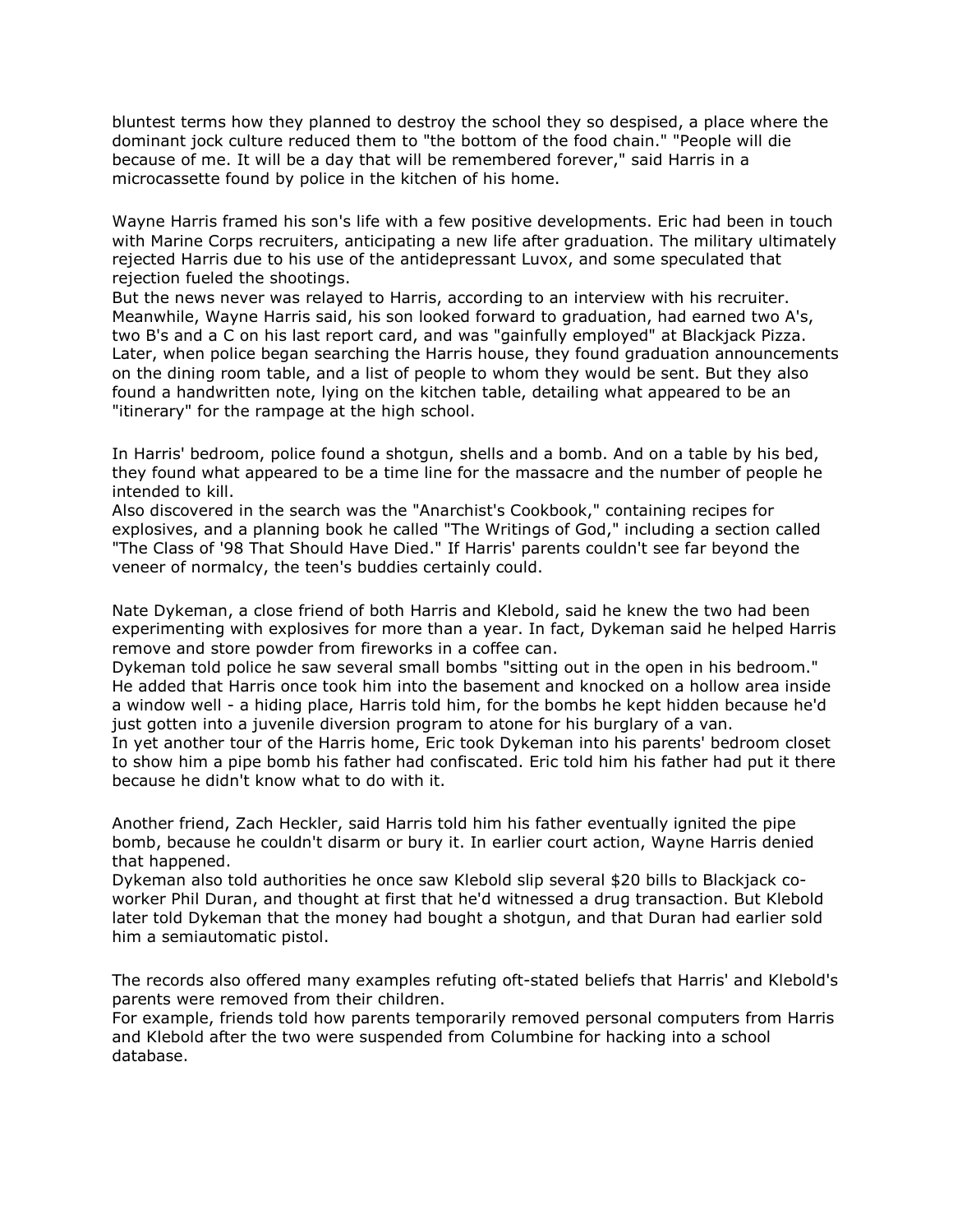Harris complained to friends that his parents often grounded him for misbehavior. Disturbed by Eric Harris' emotional stability, the Harris family sent their son to a doctor, who prescribed the anti-depressant drug Luvox.

The Klebolds offered a nine-page statement detailing their love and attachment for their son.

In the month before the killings, the Klebolds took a four-day trip with Dylan to pick out a dorm room at the University of Arizona, where Dylan talked of being a computer science major.

The Klebolds had season tickets for Colorado Rockies baseball games, and Dylan often attended with his father. The two also played chess.

Klebold's mother, Susan, said she saw her son cry only once - when he came home from middle school in tears and buried himself beneath stuffed toys on his bed. Although she asked him what was wrong, he never told her.

"Mr. Klebold said that he and his wife were not absentee parents and that they were always there for Dylan," the police interview said. "Mrs. Klebold said that Dylan was tolerant, eventempered and never talked back."

Still, Tom Klebold told police he noticed that his son's voice had been "tight" four days before the shootings, and made a mental note to speak to him about it. But he never got the chance before April 20.

In Harris' bedroom were the typical trappings of an American teenager: rock star posters, a soccer jersey and a Jenny McCarthy poster. Klebold's room had street signs, a Nine Inch Nails band poster and a photo of a woman in a leopard-skin bikini.

In woods outside the Klebold's expansive home, however, police also found evidence of an explosion, including shotgun wads and a "small electronic device." Inside, they found a box of shotgun shells and a hollow tube that appeared to be a homemade silencer - seemingly out of place under the same roof as Tom Klebold's "anti-violent and anti-gun" sentiments. Friends and co-workers saw powerful hints of the two teens' potential for violence, but they also glimpsed vulnerability as they quavered under the weight of typical teen angst. Interviews revealed that Harris had tried repeatedly to get a date for the prom, but had been turned down. One woman, a haircutter at a Great Clips salon near Harris' Blackjack Pizza job, said she rejected Harris 10 times. Even attempts by his friends to set him up flopped, and Harris ended up attending only the after-prom party at the school.

Harris' mother, Kathy, told her hairdresser "about Eric's disappointment that he could not find a date for the prom and Kathy related that she felt sorry for Eric." "Sometimes being a teenager really sucks," Harris told his mother. His wallet contained names and phone numbers of girls he hadn't talked to for months, but Harris was not without romantic interests. Brenda Parker, a 24year-old Internet entrepreneur, met Harris at a mall in January of 1998, and began a relationship she describes as a friendship that included sex.

They cruised in her car, he got her free pizza at Blackjack, and he helped with her computer. But Parker said she quit seeing Harris that fall, when she learned he was only 17. In his final days, Harris did take up with a receptionist at the Great Clips salon, but only after asking her friends at Columbine if she liked him. Four days before the killings, Harris invited the teen into his home, and the couple retreated to his bedroom after his parents arrived.

The girl told police "she did not see anything in his room that she considered suspicious." She was paged by her sister to return home, and Harris put his arm around her and kissed her on the cheek only as she left, the girl said.